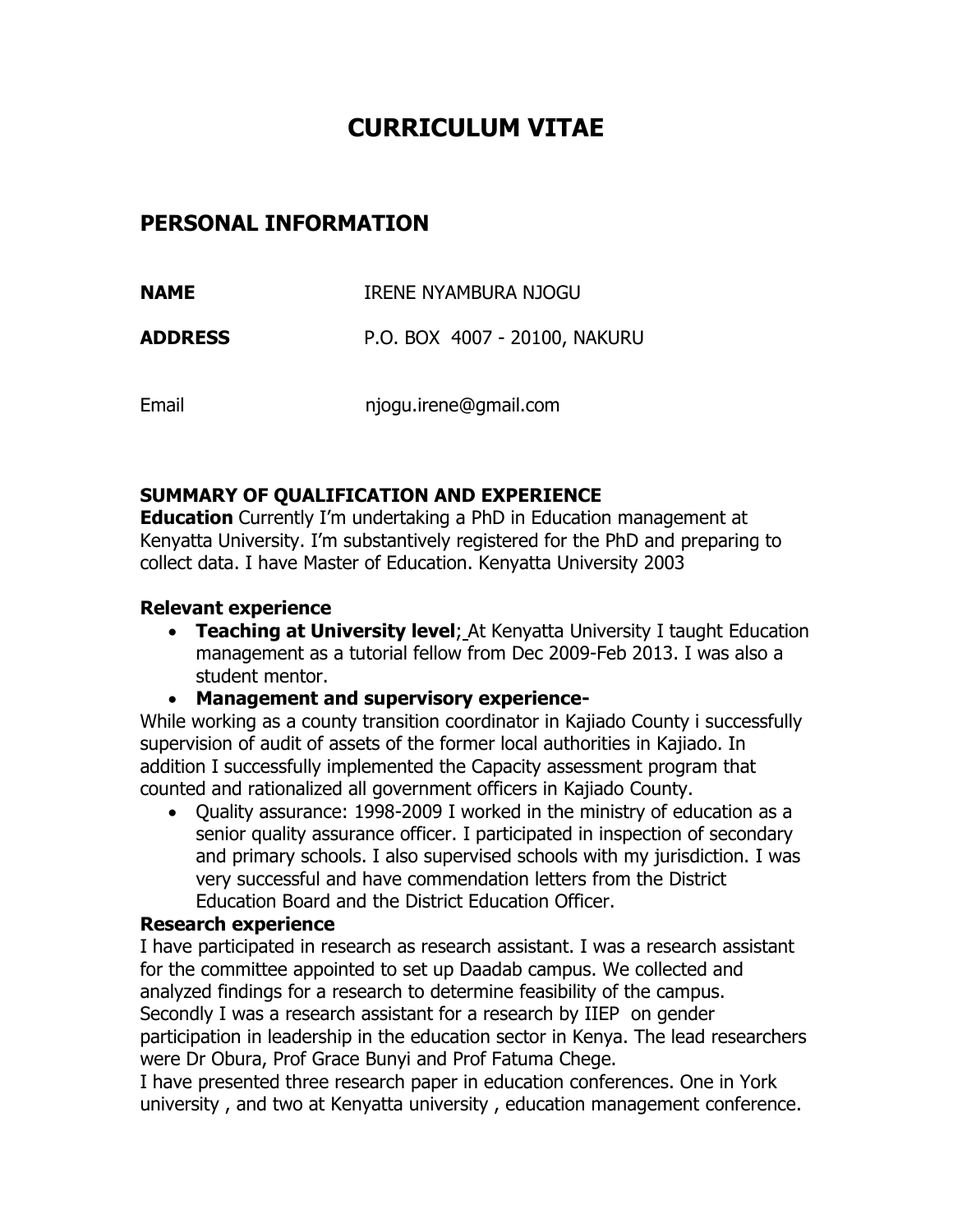# **EDUCATIONAL BACKGROUND**

## **UNIVERSITY**

| <b>Currently</b>                         | Kenyatta University. Taking a PHD course in<br>Education Administration at Kenyatta<br>University. My PhD is on ' influence of<br>leadership styles of male and female public<br>secondary school head teachers on school<br>performance' |
|------------------------------------------|-------------------------------------------------------------------------------------------------------------------------------------------------------------------------------------------------------------------------------------------|
| April 2001- Oct 2003                     | Kenyatta University -Masters of Education<br>(education administration) Graduated in 2003                                                                                                                                                 |
| Nov 1989- Dec 1993<br><b>HIGH SCHOOL</b> | Kenyatta University – Bachelors of Education.<br>Graduated in 1993 with a Bachelors of<br>Education degree in Home Economics, Second<br>Class Honours (Upper Division) - Bed (HE)                                                         |
| A-Level                                  | <b>Butere Girls High School</b><br>Graduated in 1988 in KACE - Geography,<br>Chemistry, Biology and General Paper. Attained<br>11 points (3 principals and one subsidiary)                                                                |
| <b>O-Level</b>                           | Kipsigis Girls High School – KCSE $2nd$ division<br>23 points<br>Graduated in 1985                                                                                                                                                        |
| <b>PRIMARY SCHOOL</b>                    | Mama Ngina Primary School - CPE in 1981 with<br>29 points                                                                                                                                                                                 |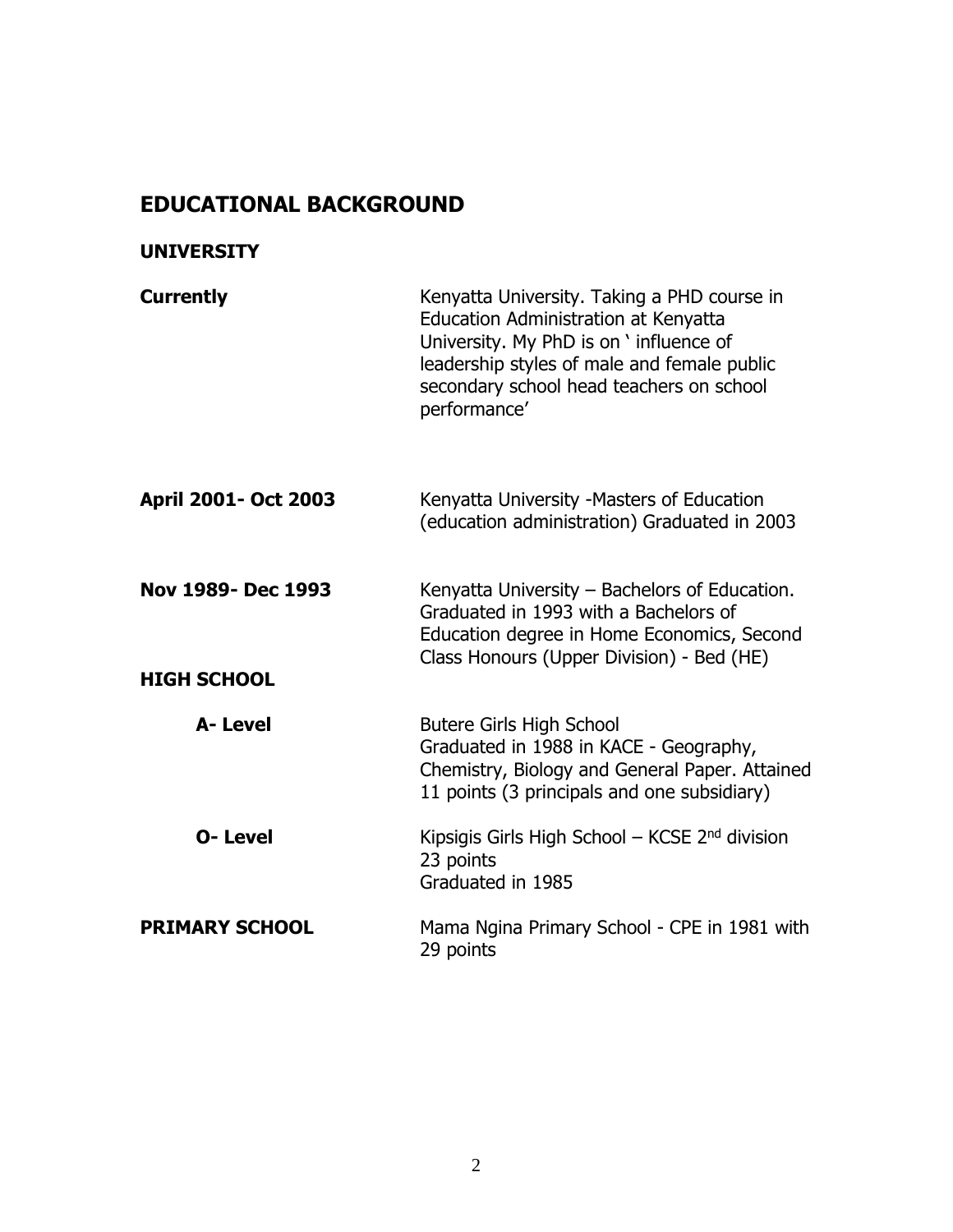#### **WORKING EXPERIENCE September 2017 to date Kenyatta University**

Tutorial fellow at the department of education management planning and curriculum studies. I teach education administration. I'm a staff mentor and also the secretary of our departmental meetings.

### **March 2013-March 2016; Transition Authority**; County transition

coordinator in Kajiado county. **Achievements**: I chaired the subcommittee on assets where we successfully verified assets of the former local authority. I have successfully initiated the capacity assessment and rationalization of the public service. I also successfully organized for the launch of the TA annual report at Kajiado County. I was able to invite more than 500 people without announcing in the media. In addition, I organized for catering, tents and entertainment for the event. I also assisted the county to prepare County integrated development plan and county transition implementation.

#### **Dec 2009 to Feb 2013: Kenyatta University**

Tutorial fellow at the department of education management planning and curriculum studies.

. Taught Education administration to undergraduate's students. I was in the university student mentoring program. I mentor 13 students. I also assessed students during the teaching practice. I was in a committee appointed establishment of Dadaab campus called borderless for higher education for refugees. We successfully applied for grants from MasterCard foundation and CIDA. In addition I was a research assistant in a feasibility study conducted to establish the need for higher education at the refugee camp and surrounding community. I represented in drafting the curriculum for diploma in education.

#### **Sept. 2005 - 2009**: **Education Officer** in charge of Secondary school Administration and Finances in the District Education Office, Nyandarua Reporting to: District Education Officer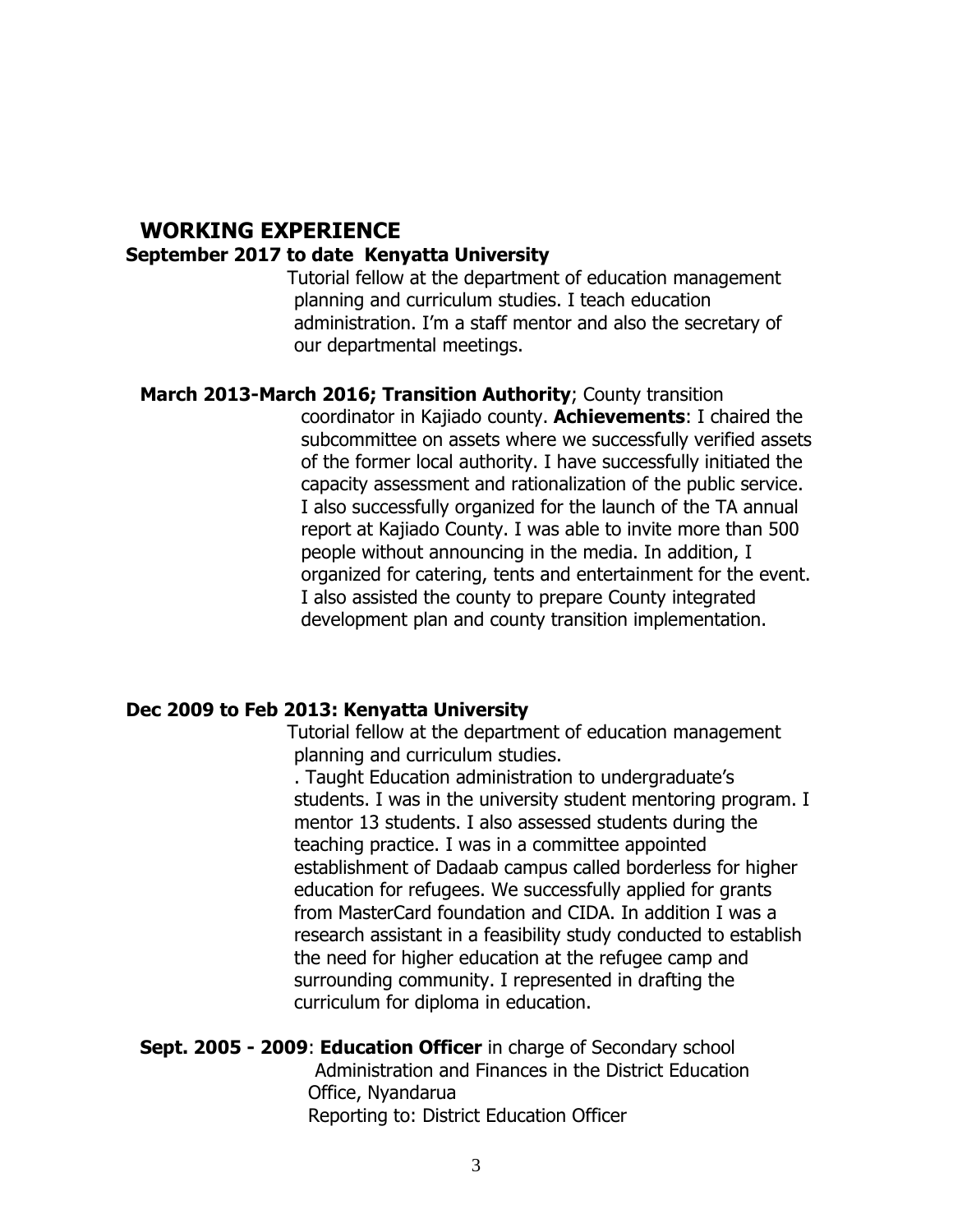#### **Responsibilities**

- In charge of nomination and inauguration of Board of Governors (BOG) for secondary schools. Also attended or delegated officers to attend BOG meetings.
- In charge of all school projects
- Was coordinator of Education III project concerned with distribution of funds from the Ministry for school infrastructure and Laboratories equipment.
- Was a trainer of trainers in the Kenya Education Sector Support Program and the coordinator for the District.
- Was in charge of Secondary schools' financial reports. Checked and forwarded them to the Permanent Secretary, Ministry of Education on behalf of the District Education Officer.

**Oct 2003 – Sept 2005 Area Education Officer -** Olkalou Division and **Zonal Quality Assurance and Standards Officer -** Rurii Kaimbaga Zone Reporting to: District Education Officer

## **Responsibilities**

- In charge of all education programs and activities in the 74 public primary schools and 26 public Secondary schools.
- Programs included: inspection of schools appointment of school management committee. Attending parents meetings to advise and undertake conflict resolution.
- Attending Board of Governors meetings on delegation from the District Education Office.
- Attended all divisional meetings where education matters are discussed like constituency bursary meetings as a secretary.
- Briefed the District Education Officer of all matters concerning the Division and gave recommendations
- Handled transfer of teachers, promotion of deputies and head teachers.
- In charge of the other three zones, supervising the Zonal Quality Assurance Officers and Tac tutors.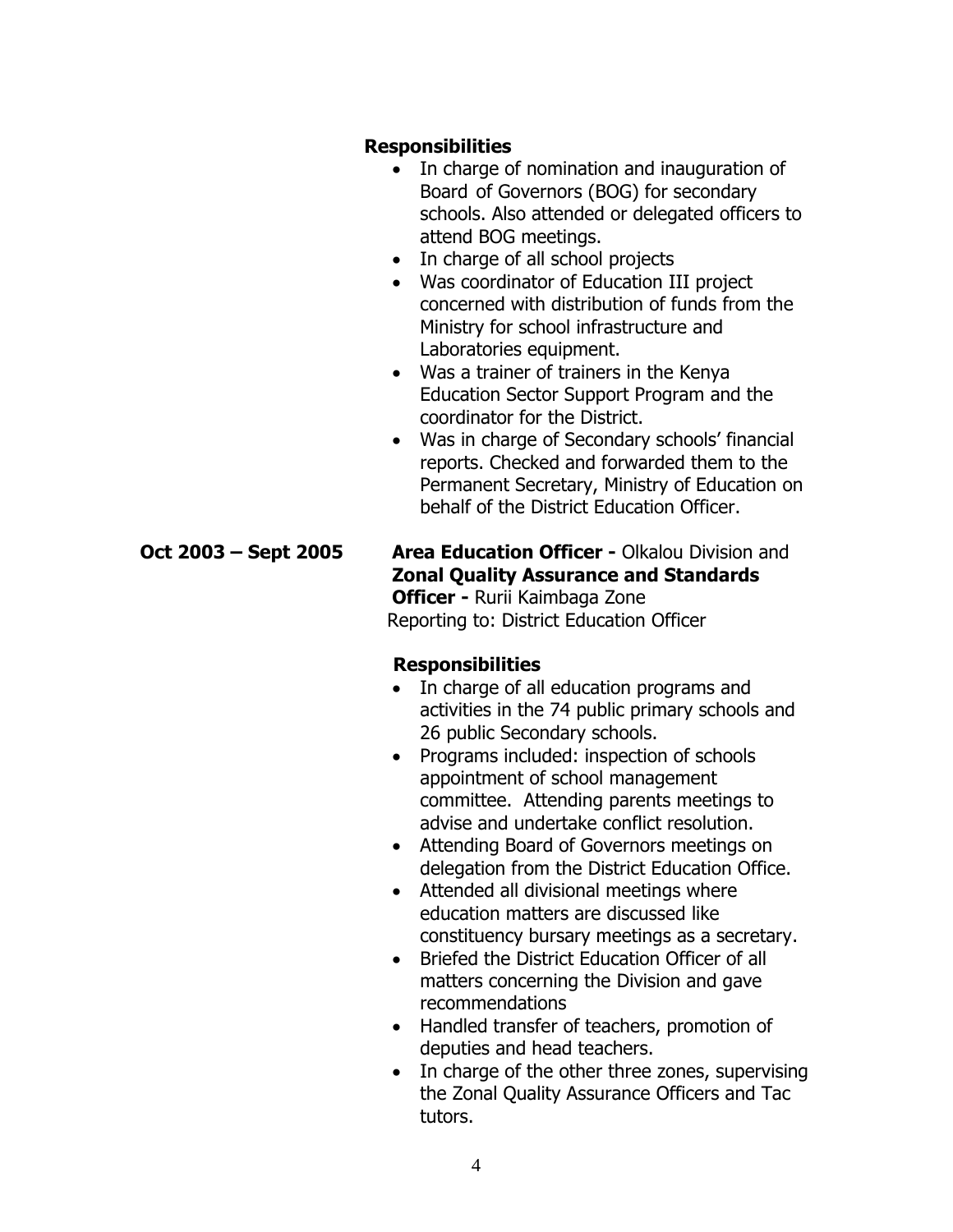#### **Achievements**

- Was in charge of organizing a visit by Minister for Education, Prof. George Saitoti and Ministry of Education Officials to Nyandarua District, Olkalou Division in Sept 2003 for which I received a commendation by the District Education Board.
- In charge of catering on the Education Day held on 27/06/05 at Wanjohi Secondary School. The Permanent Secretary, Prof. Karega Mutahi was the chief guest. I was given a commendation for my work by the District Education Officer.
- Trained primary school head teachers in financial management in Nakuru District at Moi Forces Academy in August 2005
- In charge of running exams in the Division for three years. No anomalies were experienced during this time.

## **Feb 1999 – Oct 2002 Zonal Quality Assurance and Standards Officer**

Reporting to: Area Education Officer, Olkalou

- Was in-charge of Rurii Kaimbaga Zone.
- In charge of 22 public primary schools and private schools and 6 public schools.

## **Duties**

- Inspecting schools
- Responding to correspondence
- Attending parents meetings
- Conducting elections on behalf of Area Education Officer.
- Coordinating termly exams and national exams.

## **Achievements**

Was selected to lead a team of audit inspection exercise in Nyandarua District during which I was in charge of finances and allocation of duties to six other officers.